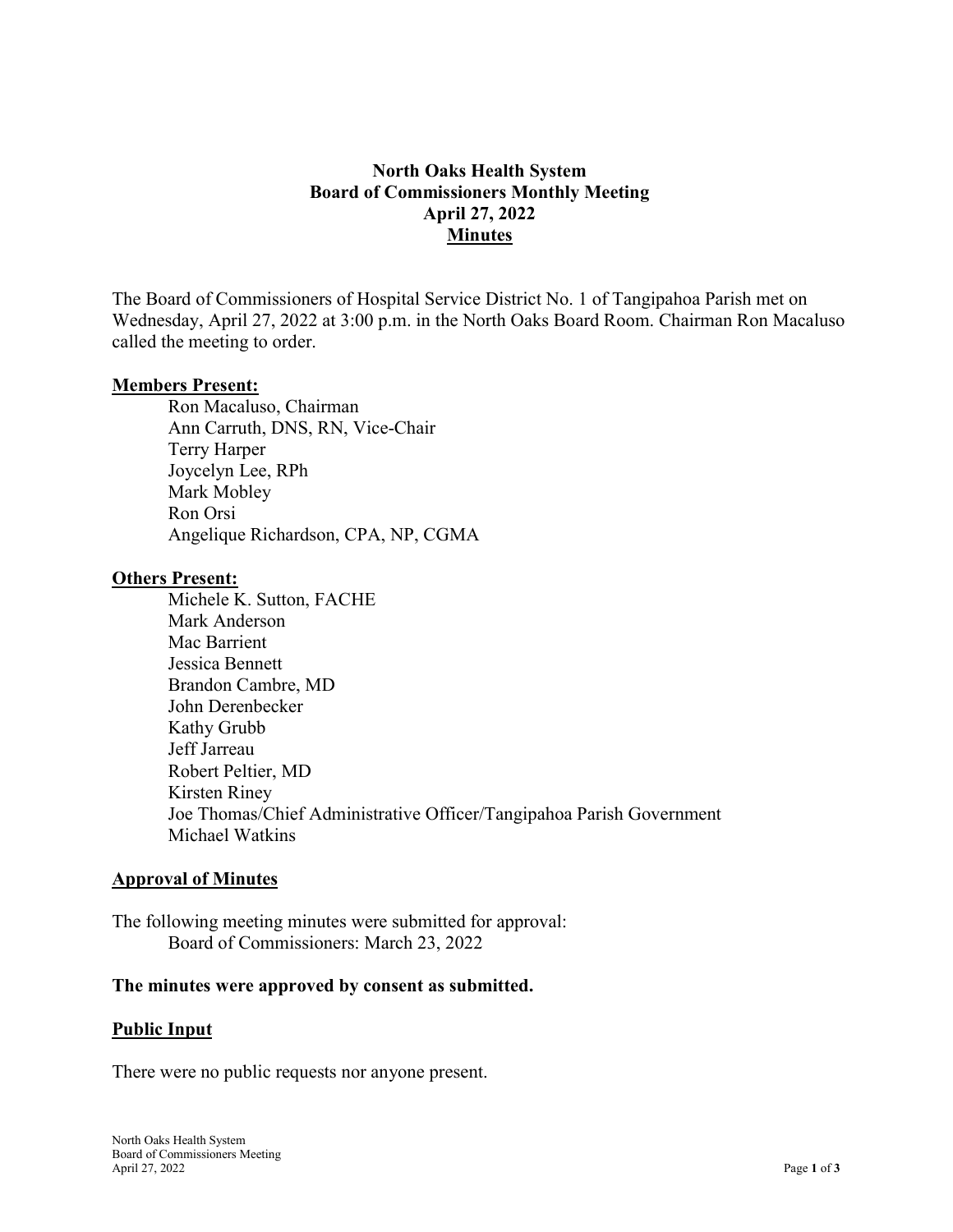## Parish Update

J. Thomas gave an update on a recent meeting with the Tangipahoa Fair Board and the Hood Memorial Board of Commissioners. Sales tax revenue continues to increase.

On behalf of the Board, R. Macaluso thanked R. Miller and J. Thomas for their leadership.

## Medical Staff Applications

#### North Oaks Medical Center

*Medical Staff Applications* – B. Cambre, MD presented the following physician applications as recommended by and subsequent to the review of their respective departments, Bylaws & Credentials and the North Oaks Medical Executive Committee:

Mark Awolesi, MD: Active/CV Surgery Richard Hill, MD: Active/Pediatrician Lisa Jaubert, MD: Active/PMR Shafi Mohamed, MD: Active/CVT Surgery Amy Prudhomme, DO: Active/Pediatrician Caroline Roth, MD: Active/Pediatrician

Upon a motion by M. Mobley, seconded by T. Harper, and unanimously passed, the physician applications were approved as recommended by the North Oaks Medical Executive Committee and electronic approval completed in symplr database by President/Chief Executive Officer.

Advanced Practitioner Applications – B. Cambre, MD presented the following advanced practitioner applications as recommended by and subsequent to the review of their respective departments, Bylaws & Credentials and the North Oaks Medical Executive Committee:

 Brittany Fussell, NP: Louisiana Heart Center Anna Price, NP: Kidney and Hypertension Mary Ritter, NP: Heart Clinic of Hammond Jennifer Russell, NP: Louisiana Heart Clinic Brandi Cortez, CFSA

Upon a motion by M. Mobley, seconded by T. Harper, and unanimously passed, the advanced practitioner applications were approved as recommended by the North Oaks Medical Executive Committee and electronic approval completed in symplr database by President/Chief Executive Officer.

#### Financial Report

Financial Dashboard – M. Anderson presented a PowerPoint of the March YTD 2022 Financials. The financial dashboard was submitted and reviewed. Mr. M. Anderson answered questions from Board members.